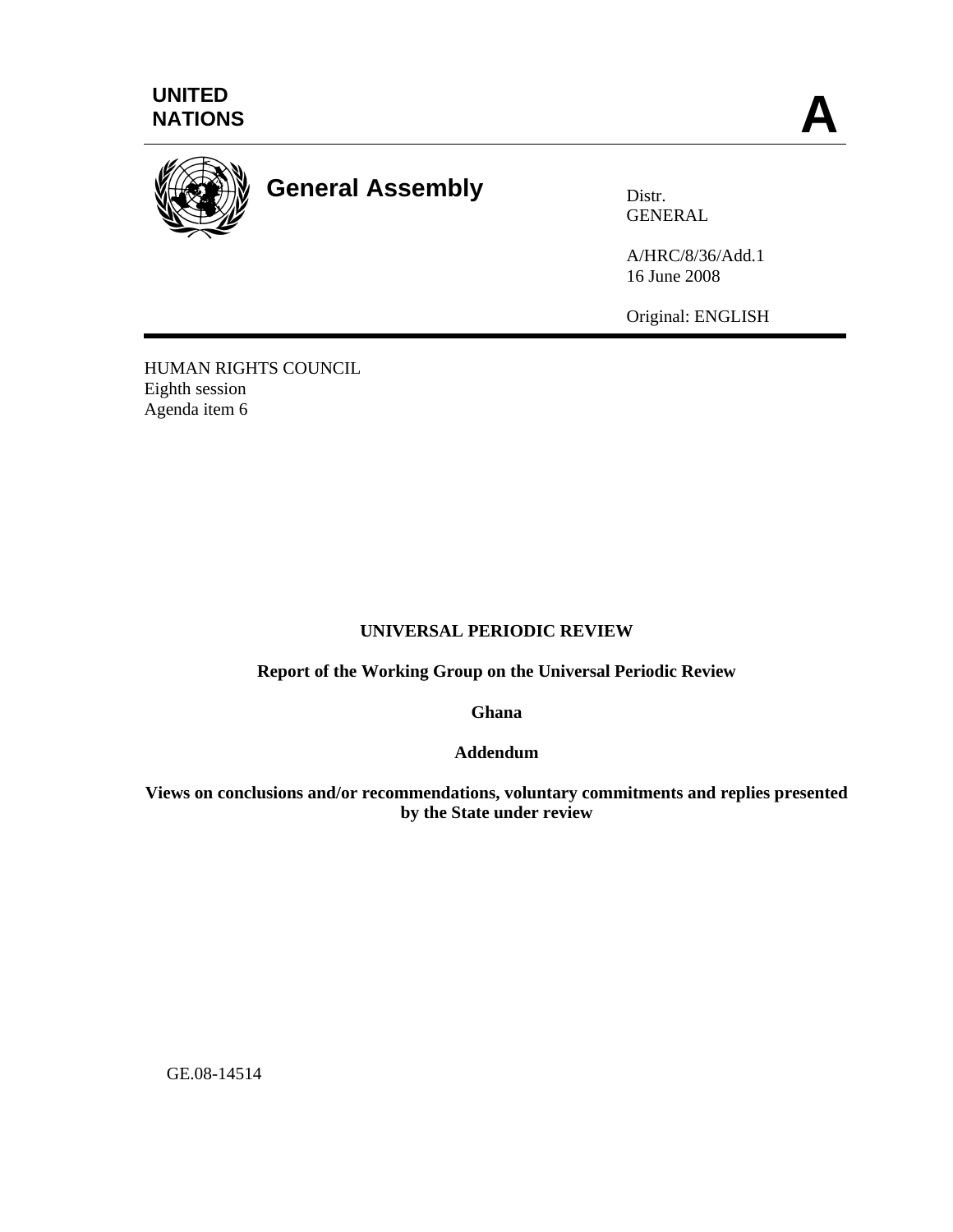## **Views on conclusions and/or recommendations, voluntary commitments and replies presented by the State under review**

1. The Permanent Representative of Ghana to the United Nations Office at Geneva, in his opening remarks, welcomed the report of the Working Group on the Universal Periodic Review, which was discussed on 7 May 2008. The report covered, inter alia, the interactive dialogue held during the review and the conclusions and recommendations made by delegations. The Government of Ghana confirmed its acceptance of the 22 recommendations listed in paragraph 68 of the report. In accordance with the undertaking made by the delegation at the review, the Government had carefully examined the other recommendations listed in paragraph 69 of the report and wished to reply as follows.

2. Regarding the abolition by law of the use of corporal punishment in all situations, all punishment in Ghana must be reasonable. Corporal punishment in its classical sense had been abolished. Caning could only be exercised by the principal of the school and only in specific circumstances and under specific guidelines; any breach of these guidelines was sanctioned by law. Unreasonable punishment in the home was also sanctioned by existing laws, including the Domestic Violence Act, the Children's Act and the Criminal Code of Ghana.

3. Concerning the recommendation on the adoption of a legal moratorium on the death penalty and the ratification of the Optional Protocol to the International Covenant on Civil and Political Rights aimed at the abolition of the death penalty, the Representative referred to the previous response of Ghana at the universal periodic review session held in May 2008, and reiterated the fact that this was an entrenched provision in the Constitution that required a referendum before it could be amended. In the interim, the Government would continue to maintain the de facto moratorium on the application of the death penalty.

4. Regarding the enactment of the Freedom of Information Bill, Ghana shared the view of those who had made the recommendation for such a law, that it was important and that it was intended to consolidate democracy. It was with this mind that the Right to Information Bill was being prepared within the framework of ongoing consultations with relevant stakeholders.

5. With regard to the recommendation concerning the implementation of measures to abolish polygamy in Ghana, in accordance with the Convention on the Elimination of All Forms of Discrimination against Women, Ghana informed the Council that there were three forms of marriage in the country: the ordinance marriage, the customary law marriage and Islamic marriage. With the exception of ordinance marriage, the other forms of marriage were in conformity with the customs and traditions of Ghana. With regard to faith-based marriages, chapter 5 of the Constitution guaranteed freedom of religion. There was therefore a problem in abolishing the practice since it would be an infringement of the right to practise one's faith.

6. The recommendation on combating discrimination against minority groups, immigrants and children with disabilities was found to be rather curious, and Ghana was therefore not able to accept it, given that the situation that the Government was required to fight against did not even exist. The Constitution of Ghana guaranteed the protection of rights of all individuals and groups resident within its territory and, for that matter, all acts that tended to deny any such individual or group of people their inalienable rights could be sanctioned. Ghana continued to host a large number of immigrants, including those who had fled their countries as a result of social unrest, economic deprivation or otherwise, and who, over the years, had come to consider Ghana their home. Such people were guaranteed their rights as long as they abided by the rules and regulations that